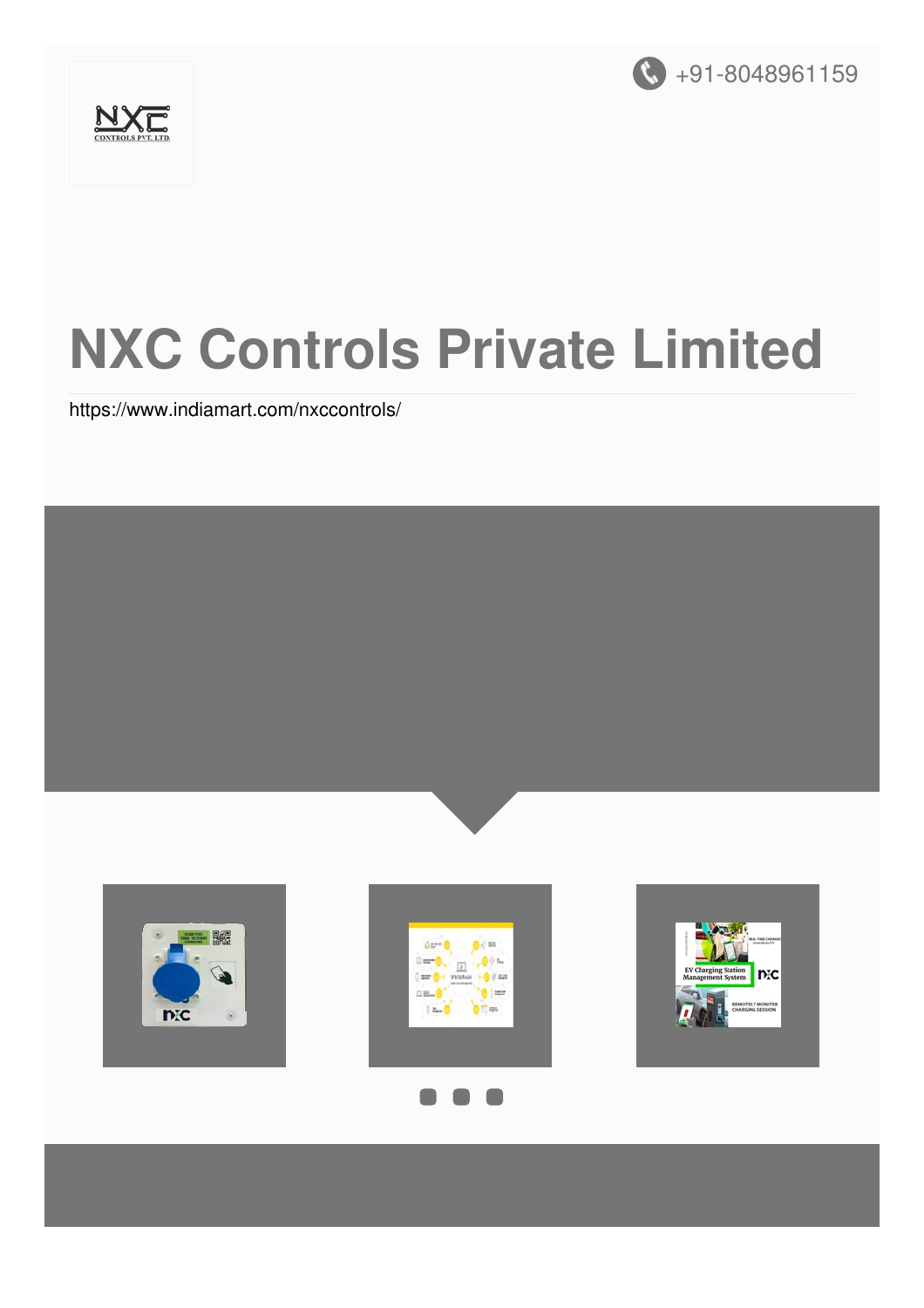### About Us

NXC Controls Pvt. Ltd. is an IT consulting company which provides IT services to the clients all over the globe. It is the motto of the company to work for their clients and enhance their trade success by means of their services. NXC Controls is a new venture by Shree Ashapuri Electrical works (SAEW) which was started in NOVEMBER 2012. SAEW has been working with industrial Projects since 1989. SAEW has worked with more than 500 industrial firms in all over Gujarat who has required services of industrial automation and up gradation. We are focused on delivering high-performance and scalable software products to different industries.

#### **For more information, please visit**

<https://www.indiamart.com/nxccontrols/aboutus.html>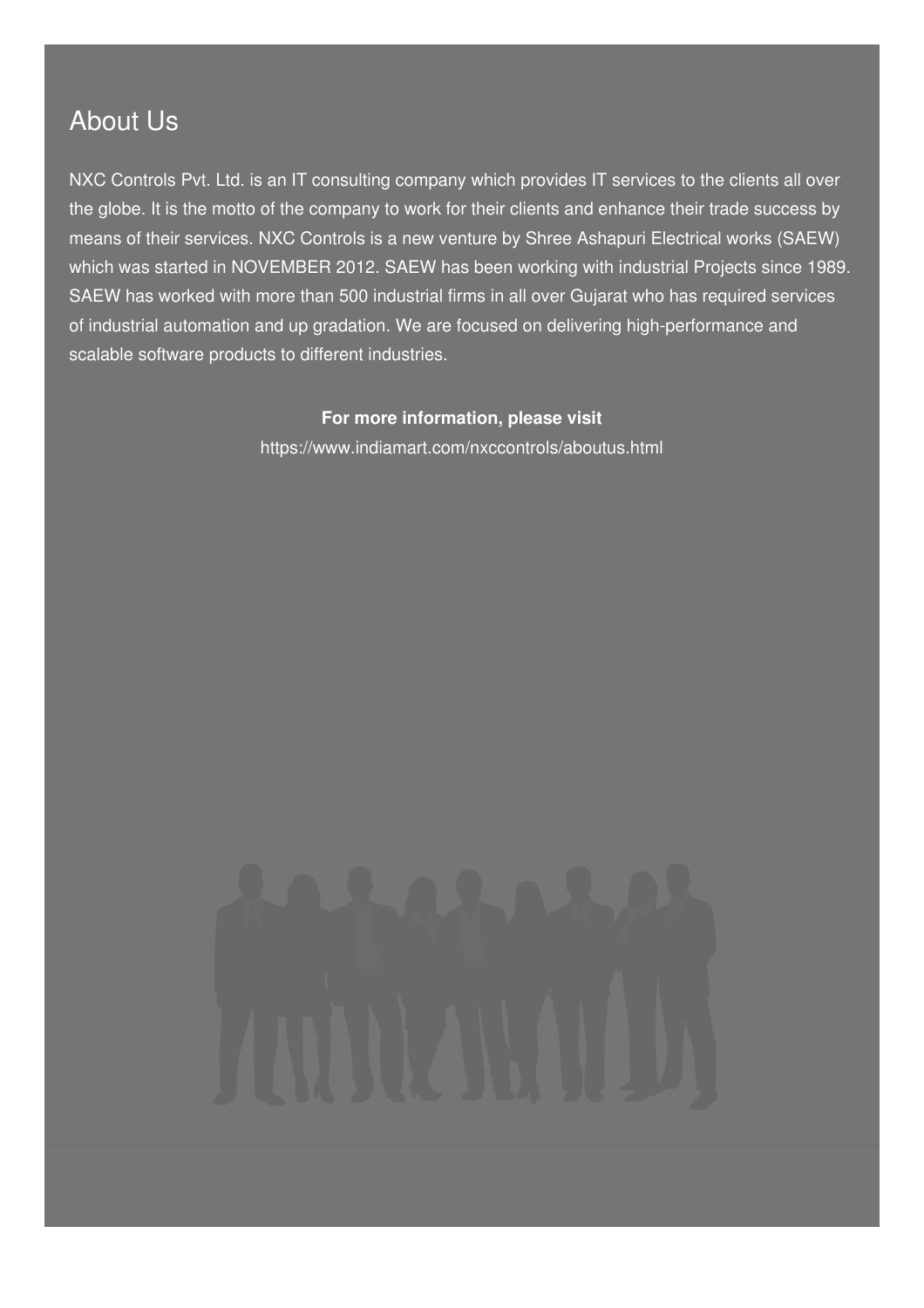#### **EV CHARGER**



NXC 3.3KW, 2&3 Wheeler EV Charger



NXC (Bharat AC 001) 10KW EV Charger



NXC 7KW AC Type 2 EV Charger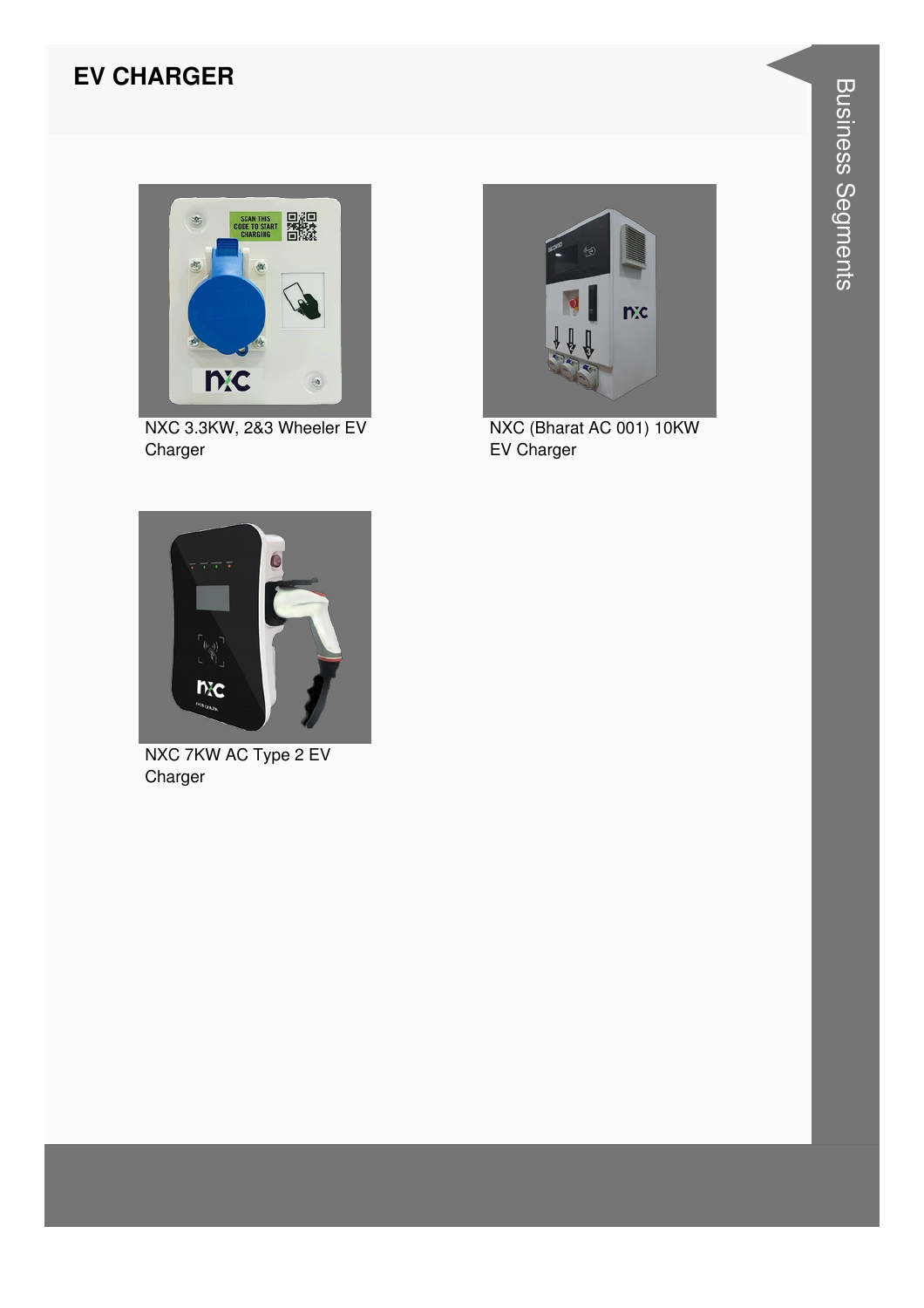#### **OTHER PRODUCTS:**



Salesforce Management Software



Sales Force Automation



**NXC EV Charging Station** Management System with Mobile App (Android / iOS)



Distributor Order Management **Services**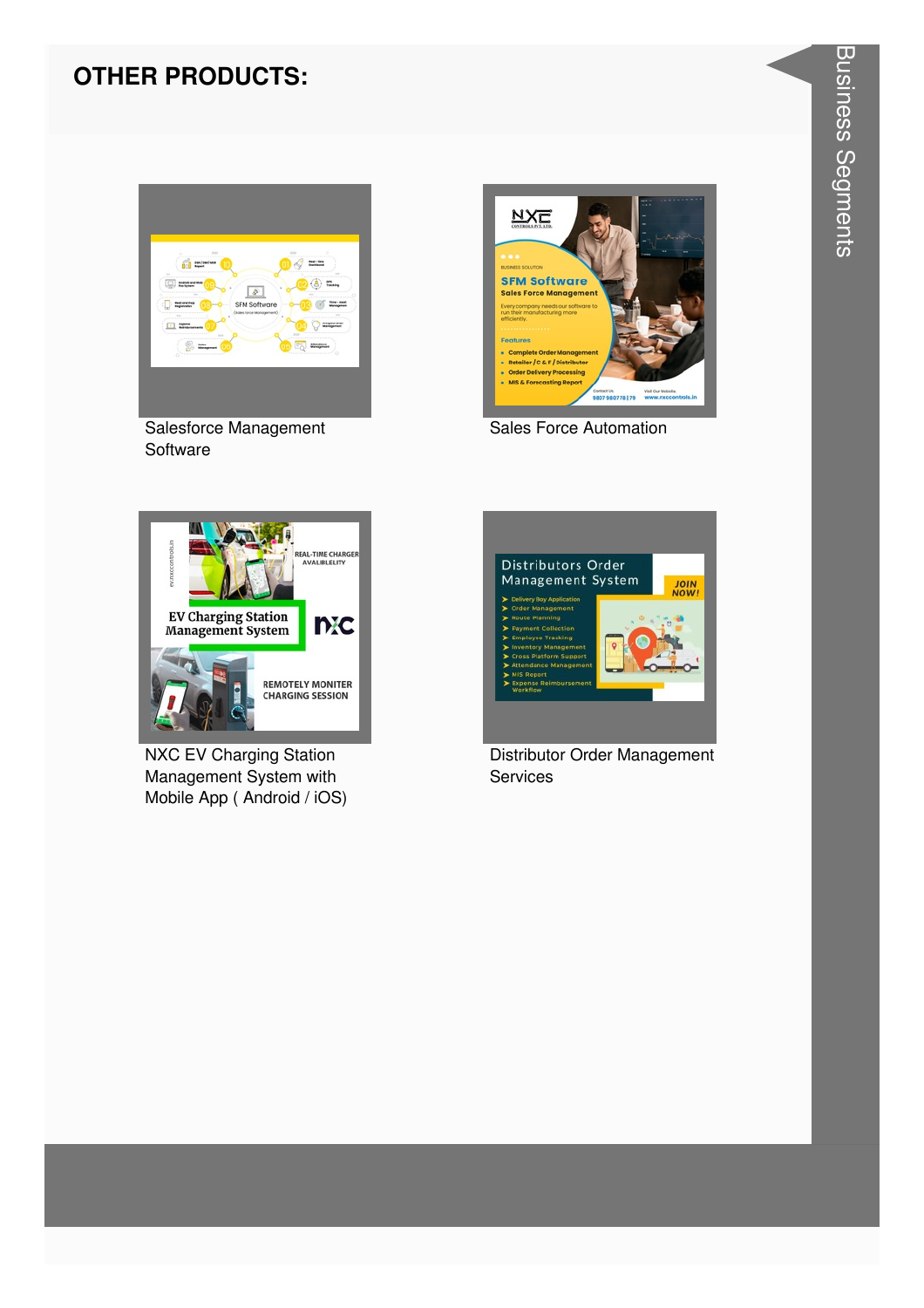## Factsheet

| Year of Establishment            | $\therefore$ 2018   |
|----------------------------------|---------------------|
| <b>Nature of Business</b>        | : Manufacturer      |
| <b>Total Number of Employees</b> | $: 11$ to 25 People |